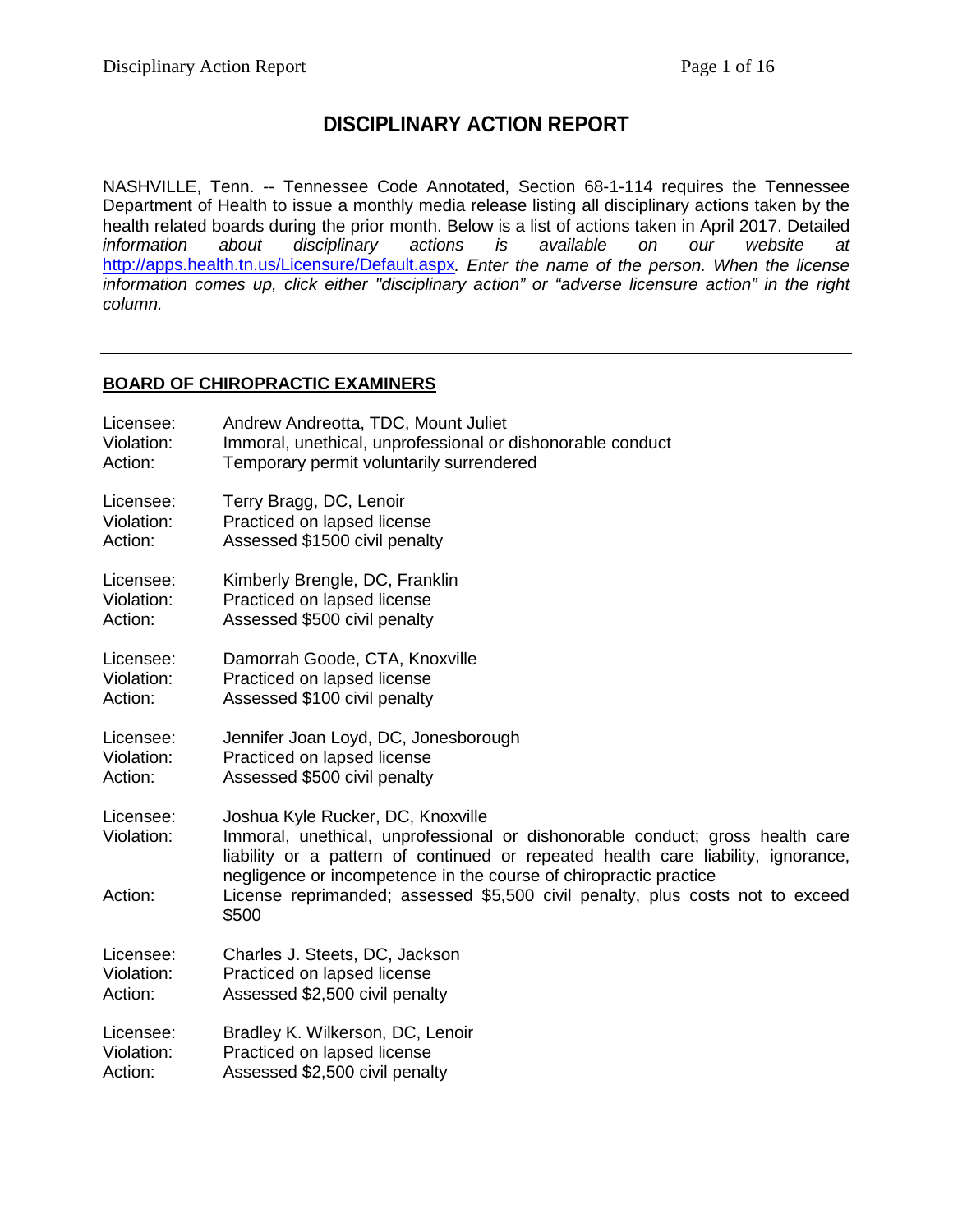# **BOARD OF DENTISTRY**

| Licensee:<br>Violation:<br>Action: | Billy W. Akin, DDS, Nashville<br>Failed to adhere to rules and/or statute, as follows: maintain current certification in<br>ACLS(a pediatric dentist may substitute PALS); equipment and drugs on a list<br>available from the Board and currently indicated for the treatment of the above<br>listed emergency conditions must be present and readily available for use<br>License reprimanded with terms; assessed \$2,600 civil penalty      |
|------------------------------------|-------------------------------------------------------------------------------------------------------------------------------------------------------------------------------------------------------------------------------------------------------------------------------------------------------------------------------------------------------------------------------------------------------------------------------------------------|
| Licensee:<br>Violation:<br>Action: | Valerie Beth Allen, DDS, Nashville<br>Failed to adhere to rules and/or statute, as follows: maintain current certification in<br>ACLS(a pediatric dentist may substitute PALS); equipment and drugs on a list<br>available from the Board and currently indicated for the treatment of the above<br>listed emergency conditions must be present and readily available for use<br>License reprimanded with terms; assessed \$1,000 civil penalty |
| Licensee:<br>Violation:<br>Action: | Timothy Paul Bakelaar, DDS, Memphis<br>A violation or attempted violation, directly or indirectly, or assisting in or abetting<br>the violation of, or conspiring to violate, any provision of this chapter of any lawful<br>order of the board issued pursuant thereto or any criminal statute of the state of<br>Tennessee<br>License suspended for 1 year with terms                                                                         |
| Licensee:                          | Billy Ballard, DDS, Brentwood                                                                                                                                                                                                                                                                                                                                                                                                                   |
| Violation:                         | Failed to properly maintain sufficient continuing education credits                                                                                                                                                                                                                                                                                                                                                                             |
| Action:                            | Assessed \$600 civil penalty                                                                                                                                                                                                                                                                                                                                                                                                                    |
| Licensee:                          | Alireza A. Blourchian, DDS, Franklin                                                                                                                                                                                                                                                                                                                                                                                                            |
| Violation:                         | Failed to adhere to rules and/or statute regarding anesthesia and sedation                                                                                                                                                                                                                                                                                                                                                                      |
| Action:                            | License reprimanded with terms; assessed \$1100 civil penalty                                                                                                                                                                                                                                                                                                                                                                                   |
| Licensee:                          | Vanessa D. Benfield, RDA, Pennington Gap, VA                                                                                                                                                                                                                                                                                                                                                                                                    |
| Violation:                         | Failed to properly maintain sufficient continuing education credits                                                                                                                                                                                                                                                                                                                                                                             |
| Action:                            | Assessed \$150 civil penalty                                                                                                                                                                                                                                                                                                                                                                                                                    |
| Licensee:                          | Ami Benzoni, RDH, Cleveland                                                                                                                                                                                                                                                                                                                                                                                                                     |
| Violation:                         | Practiced on lapsed license                                                                                                                                                                                                                                                                                                                                                                                                                     |
| Action:                            | Assessed \$150 civil penalty                                                                                                                                                                                                                                                                                                                                                                                                                    |
| Licensee:                          | Jennifer N. Biggs, RDH, Bumpus Mills                                                                                                                                                                                                                                                                                                                                                                                                            |
| Violation:                         | Failed to properly maintain sufficient continuing education credits                                                                                                                                                                                                                                                                                                                                                                             |
| Action:                            | Assessed \$150 civil penalty                                                                                                                                                                                                                                                                                                                                                                                                                    |
| Licensee:<br>Violation:<br>Action: | Michael L. Bobo, DDS, Murray, KY<br>Failed to adhere to rules and/or statute as follows: equipment and drugs on a list<br>available from the Board and currently indicated for the treatment of the above<br>listed emergency conditions must be present and readily available for use<br>License reprimanded with terms; assessed \$200 civil penalty                                                                                          |
| Licensee:                          | Ashley M. Boone, RDH, Knoxville                                                                                                                                                                                                                                                                                                                                                                                                                 |
| Violation:                         | Failed to properly maintain sufficient continuing education credits                                                                                                                                                                                                                                                                                                                                                                             |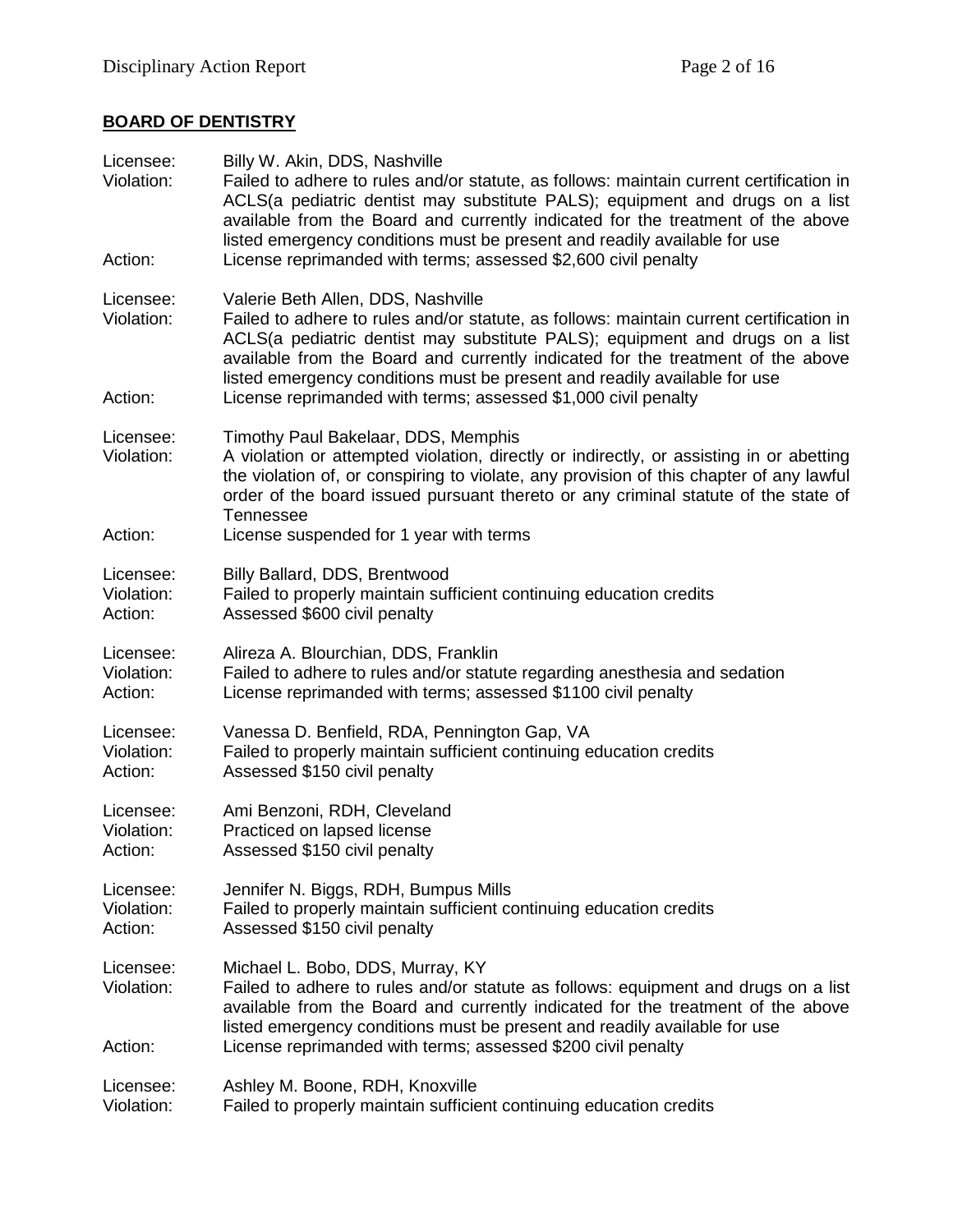| Action:                 | Assessed \$300 civil penalty                                                                                                                                                                                                                                                                                                                                                                                                                                                                                                                                                        |
|-------------------------|-------------------------------------------------------------------------------------------------------------------------------------------------------------------------------------------------------------------------------------------------------------------------------------------------------------------------------------------------------------------------------------------------------------------------------------------------------------------------------------------------------------------------------------------------------------------------------------|
| Licensee:               | Lavonda Marie Brockman, RDA, Lebanon                                                                                                                                                                                                                                                                                                                                                                                                                                                                                                                                                |
| Violation:              | Unprofessional, dishonorable or unethical conduct                                                                                                                                                                                                                                                                                                                                                                                                                                                                                                                                   |
| Action:                 | License reprimanded with terms; assessed \$100 civil penalty                                                                                                                                                                                                                                                                                                                                                                                                                                                                                                                        |
| Licensee:               | Anthony O. Brooks, RDH, Cleveland                                                                                                                                                                                                                                                                                                                                                                                                                                                                                                                                                   |
| Violation:              | Failed to properly maintain sufficient continuing education credits                                                                                                                                                                                                                                                                                                                                                                                                                                                                                                                 |
| Action:                 | Assessed \$300 civil penalty                                                                                                                                                                                                                                                                                                                                                                                                                                                                                                                                                        |
| Licensee:               | Jacquelene Campbell, RDA, Lebanon                                                                                                                                                                                                                                                                                                                                                                                                                                                                                                                                                   |
| Violation:              | Failed to properly maintain sufficient continuing education credits                                                                                                                                                                                                                                                                                                                                                                                                                                                                                                                 |
| Action:                 | Assessed \$150 civil penalty                                                                                                                                                                                                                                                                                                                                                                                                                                                                                                                                                        |
| Licensee:               | Lakresha N. Crawford, RDA, Murfreesboro                                                                                                                                                                                                                                                                                                                                                                                                                                                                                                                                             |
| Violation:              | Failed to properly maintain sufficient continuing education credits                                                                                                                                                                                                                                                                                                                                                                                                                                                                                                                 |
| Action:                 | Assessed \$150 civil penalty                                                                                                                                                                                                                                                                                                                                                                                                                                                                                                                                                        |
| Licensee:               | Kristen M. Creasy, RDA,                                                                                                                                                                                                                                                                                                                                                                                                                                                                                                                                                             |
| Violation:              | Failed to properly maintain sufficient continuing education credits                                                                                                                                                                                                                                                                                                                                                                                                                                                                                                                 |
| Action:                 | Assessed \$150 civil penalty                                                                                                                                                                                                                                                                                                                                                                                                                                                                                                                                                        |
| Licensee:               | Alvin S. Cross, DDS, Jackson                                                                                                                                                                                                                                                                                                                                                                                                                                                                                                                                                        |
| Violation:              | Failed to properly maintain sufficient continuing education credits                                                                                                                                                                                                                                                                                                                                                                                                                                                                                                                 |
| Action:                 | Assessed \$600 civil penalty                                                                                                                                                                                                                                                                                                                                                                                                                                                                                                                                                        |
| Licensee:               | Stephen Cruey, DDS, Morristown                                                                                                                                                                                                                                                                                                                                                                                                                                                                                                                                                      |
| Violation:              | Failed to properly maintain sufficient continuing education credits                                                                                                                                                                                                                                                                                                                                                                                                                                                                                                                 |
| Action:                 | Assessed \$600 civil penalty                                                                                                                                                                                                                                                                                                                                                                                                                                                                                                                                                        |
| Licensee:               | Leslie A. Deason, DDS, Chattanooga                                                                                                                                                                                                                                                                                                                                                                                                                                                                                                                                                  |
| Violation:              | Failed to properly maintain sufficient continuing education credits                                                                                                                                                                                                                                                                                                                                                                                                                                                                                                                 |
| Action:                 | Assessed \$300 civil penalty                                                                                                                                                                                                                                                                                                                                                                                                                                                                                                                                                        |
| Licensee:               | Gregory S. Denton, DDS, Lebanon                                                                                                                                                                                                                                                                                                                                                                                                                                                                                                                                                     |
| Violation <sup>-</sup>  | Failed to properly maintain sufficient continuing education credits                                                                                                                                                                                                                                                                                                                                                                                                                                                                                                                 |
| Action:                 | Assessed \$600 civil penalty                                                                                                                                                                                                                                                                                                                                                                                                                                                                                                                                                        |
| Licensee:<br>Violation: | James L. Dickson, DDS, Nashville<br>Failed to adhere to rules and/or statute, as follows: obtain a minimum of four (4)<br>hours of continuing education in the subject of anesthesia and/or sedation as part<br>of the required forty (40) hours of continuing education for dental licensure;<br>maintain current certification in ACLS(a pediatric dentist may substitute PALS);<br>equipment and drugs on a list available from the Board and currently indicated for<br>the treatment of the above listed emergency conditions must be present and<br>readily available for use |
| Action:                 | License reprimanded with terms; assessed \$1300 civil penalty                                                                                                                                                                                                                                                                                                                                                                                                                                                                                                                       |
| Licensee:<br>Violation: | Craig N. Dodd, RDA, Hendersonville<br>A violation or attempted violation, directly or indirectly, or assisting in or abetting<br>the violation of, or conspiring to violate, any provision of this chapter of any lawful                                                                                                                                                                                                                                                                                                                                                            |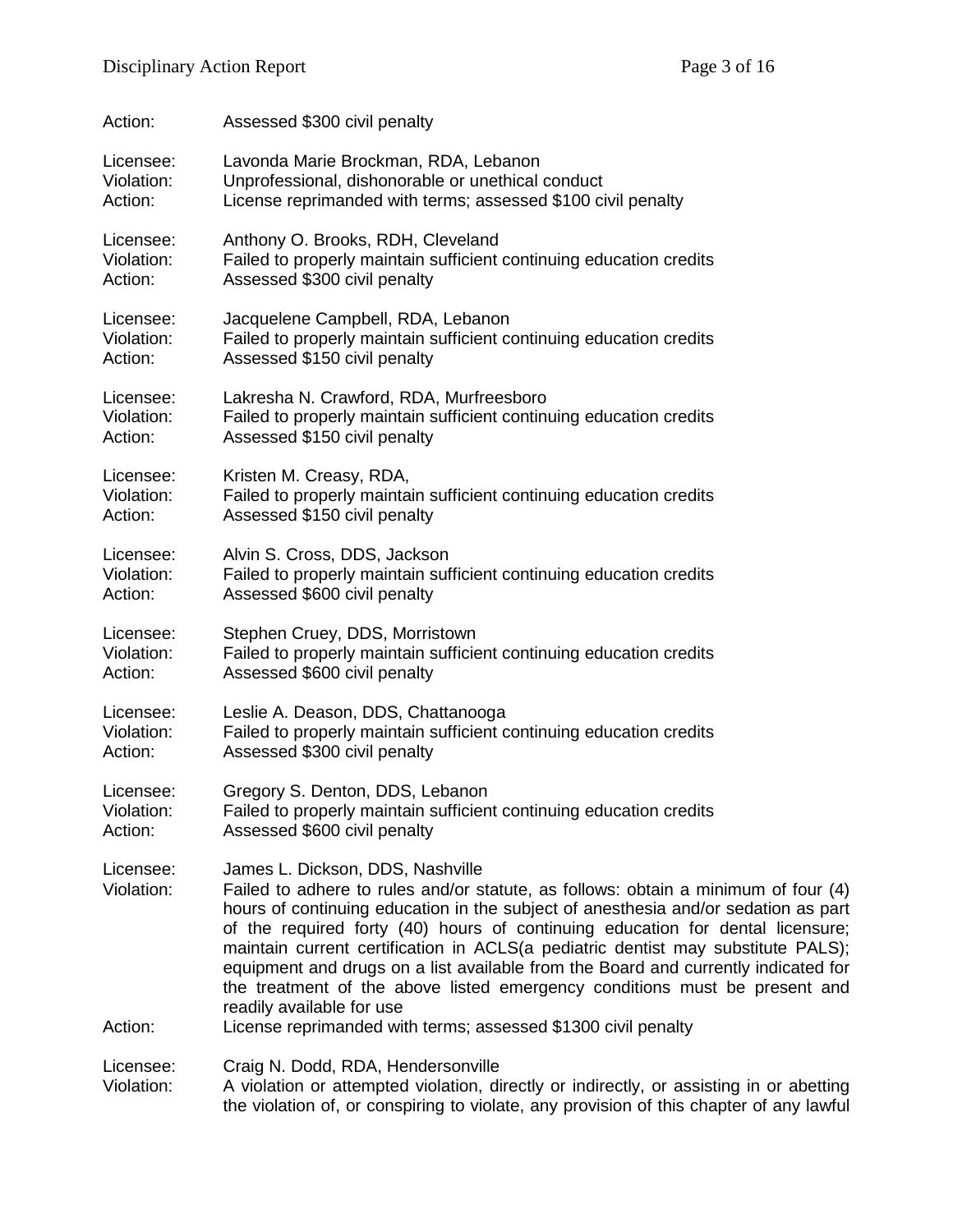| Action:                            | order of the board issued pursuant thereto or any criminal statute of the state of<br>Tennessee<br>License reprimanded with terms; assessed costs not to exceed \$1,000                                                                                                                                                                                                                                                                                                                                                                                   |
|------------------------------------|-----------------------------------------------------------------------------------------------------------------------------------------------------------------------------------------------------------------------------------------------------------------------------------------------------------------------------------------------------------------------------------------------------------------------------------------------------------------------------------------------------------------------------------------------------------|
| Licensee:                          | Kyla K. Drinkwater, RDH, Mt. Carmel                                                                                                                                                                                                                                                                                                                                                                                                                                                                                                                       |
| Violation:                         | Failed to properly maintain sufficient continuing education credits                                                                                                                                                                                                                                                                                                                                                                                                                                                                                       |
| Action:                            | Assessed \$150 civil penalty                                                                                                                                                                                                                                                                                                                                                                                                                                                                                                                              |
| Licensee:                          | Joanna Dunkin, RDA, Nashville                                                                                                                                                                                                                                                                                                                                                                                                                                                                                                                             |
| Violation:                         | Failed to properly maintain sufficient continuing education credits                                                                                                                                                                                                                                                                                                                                                                                                                                                                                       |
| Action:                            | Assessed \$150 civil penalty                                                                                                                                                                                                                                                                                                                                                                                                                                                                                                                              |
| Licensee:<br>Violation:<br>Action: | James M. Fleming, DDS, Nashville<br>Failed to adhere to rules and/or statute, as follows: obtain a minimum of four (4)<br>hours of continuing education in the subject of anesthesia and/or sedation as part<br>of the required forty (40) hours of continuing education for dental licensure<br>License reprimanded with terms; assessed \$400 civil penalty                                                                                                                                                                                             |
| Licensee:                          | Michelle K. Fowlkes, RDA, Spring Hill                                                                                                                                                                                                                                                                                                                                                                                                                                                                                                                     |
| Violation:                         | Failed to properly maintain sufficient continuing education credits                                                                                                                                                                                                                                                                                                                                                                                                                                                                                       |
| Action:                            | Assessed \$150 civil penalty                                                                                                                                                                                                                                                                                                                                                                                                                                                                                                                              |
| Licensee:                          | Amy K. Fulkerson, RDA, Christiana                                                                                                                                                                                                                                                                                                                                                                                                                                                                                                                         |
| Violation:                         | Failed to properly maintain sufficient continuing education credits                                                                                                                                                                                                                                                                                                                                                                                                                                                                                       |
| Action:                            | Assessed \$150 civil penalty                                                                                                                                                                                                                                                                                                                                                                                                                                                                                                                              |
| Licensee:                          | Janette Gardner, DDS, Wartrace                                                                                                                                                                                                                                                                                                                                                                                                                                                                                                                            |
| Violation:                         | Failed to properly maintain sufficient continuing education credits                                                                                                                                                                                                                                                                                                                                                                                                                                                                                       |
| Action:                            | Assessed \$600 civil penalty                                                                                                                                                                                                                                                                                                                                                                                                                                                                                                                              |
| Licensee:<br>Violation:<br>Action: | Robert Gallien, DDS, Chattanooga<br>Failed to adhere to rules and/or statute, as follows: obtain a minimum of four (4)<br>hours of continuing education in the subject of anesthesia and/or sedation as part<br>of the required forty (40) hours of continuing education for dental licensure;<br>maintain current certification in ACLS(a pediatric dentist may substitute PALS)<br>License reprimanded with terms; assessed \$2,200 civil penalty                                                                                                       |
| Licensee:<br>Violation:<br>Action: | Janette Gayle Gardner, DDS, Wartrace<br>Failed to adhere to rules and/or statute, as follows: obtain a minimum of four (4)<br>hours of continuing education in the subject of anesthesia and/or sedation as part<br>of the required forty (40) hours of continuing education for dental licensure;<br>maintain current certification in ACLS(a pediatric dentist may substitute PALS)<br>License reprimanded; assessed \$1,600 civil penalty                                                                                                              |
| Licensee:<br>Violation:            | James W. Gamble, DDS, Greeneville<br>Making false or misleading statements or representations, being guilty of fraud or<br>deceit in obtaining admission to practice or in being guilty of fraud or deceit in the<br>practice of dentistry or dental hygiene or as a registered dental assistant; it is<br>unlawful for any person to practice dentistry, a specialty in dentistry or dental<br>hygiene in this state, except those who are not licensed or certified as such<br>pursuant to law and those who may hereafter be licensed or certified and |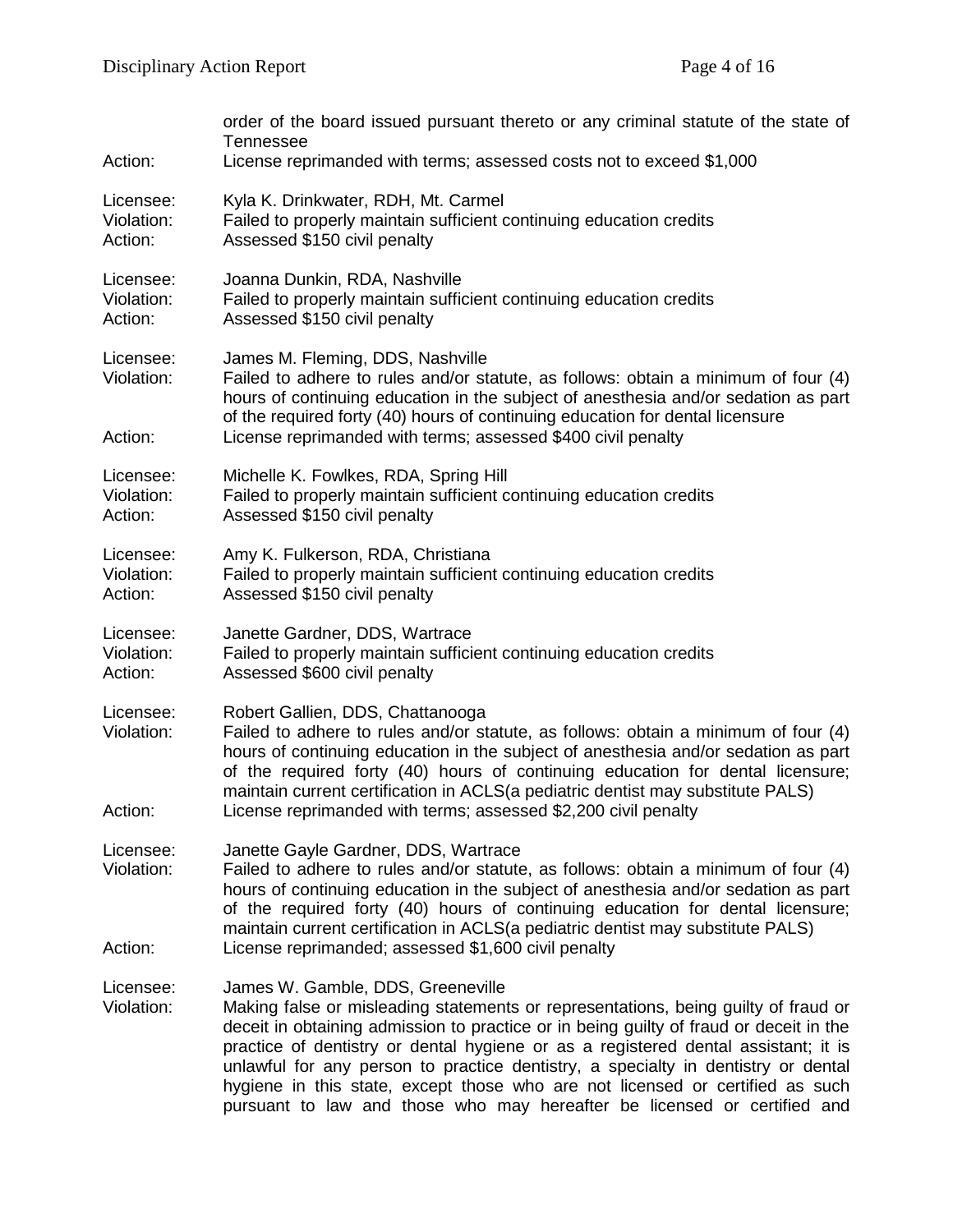| Action:                            | registered by this chapter<br>License placed on probation or an additional 5 years; assessed \$1,000 civil<br>penalty, plus costs not to exceed \$1,000                                                                                                                                                                                                                          |
|------------------------------------|----------------------------------------------------------------------------------------------------------------------------------------------------------------------------------------------------------------------------------------------------------------------------------------------------------------------------------------------------------------------------------|
| Licensee:                          | Floyd A. Garrett, DDS, Collierville                                                                                                                                                                                                                                                                                                                                              |
| Violation:                         | Practiced on lapsed license                                                                                                                                                                                                                                                                                                                                                      |
| Action:                            | License reprimanded; assessed \$5,000 civil penalty, plus costs                                                                                                                                                                                                                                                                                                                  |
| Licensee:                          | Eugina Givens, RDH, Clarksville                                                                                                                                                                                                                                                                                                                                                  |
| Violation:                         | Failed to properly maintain sufficient continuing education credits                                                                                                                                                                                                                                                                                                              |
| Action:                            | Assessed \$300 civil penalty                                                                                                                                                                                                                                                                                                                                                     |
| Licensee:                          | Misty M. Gray, RDA, Rockvale                                                                                                                                                                                                                                                                                                                                                     |
| Violation:                         | Failed to properly maintain sufficient continuing education credits                                                                                                                                                                                                                                                                                                              |
| Action:                            | Assessed \$150 civil penalty                                                                                                                                                                                                                                                                                                                                                     |
| Licensee:                          | Christal J. Hall, DDS, Cordova                                                                                                                                                                                                                                                                                                                                                   |
| Violation:                         | Failed to properly maintain sufficient continuing education credits                                                                                                                                                                                                                                                                                                              |
| Action:                            | Assessed \$600 civil penalty                                                                                                                                                                                                                                                                                                                                                     |
| Licensee:<br>Violation:<br>Action: | Rebecca Leigh Harris, RDA, Memphis<br>A violation or attempted violation, directly or indirectly, or assisting in or abetting<br>the violation of, or conspiring to violate, any provision of this chapter of any lawful<br>order of the board issued pursuant thereto or any criminal statute of the state of<br>Tennessee<br>License revoked; assessed costs                   |
| Licensee:                          | Waymon T. Haston, DDS, Sparta                                                                                                                                                                                                                                                                                                                                                    |
| Violation:                         | Failed to properly maintain sufficient continuing education credits                                                                                                                                                                                                                                                                                                              |
| Action:                            | Assessed \$600 civil penalty                                                                                                                                                                                                                                                                                                                                                     |
| Licensee:                          | Amanda S. Heinz, RDA, Powell                                                                                                                                                                                                                                                                                                                                                     |
| Violation:                         | Failed to properly maintain sufficient continuing education credits                                                                                                                                                                                                                                                                                                              |
| Action:                            | Assessed \$150 civil penalty                                                                                                                                                                                                                                                                                                                                                     |
| I icensee:<br>Violation:           | Paul Holliday, DDS, Chattanooga<br>Failed to adhere to rules and/or statute, as follows: obtain a minimum of four (4)<br>hours of continuing education in the subject of anesthesia and/or sedation as part<br>of the required forty (40) hours of continuing education for dental licensure;<br>maintain current certification in ACLS(a pediatric dentist may substitute PALS) |
| Action:                            | License reprimanded with terms; assessed \$2,800 civil penalty                                                                                                                                                                                                                                                                                                                   |
| Licensee:                          | Kimberly Houston, RDA, Mount Juliet                                                                                                                                                                                                                                                                                                                                              |
| Violation:                         | Failed to properly maintain sufficient continuing education credits                                                                                                                                                                                                                                                                                                              |
| Action:                            | Assessed \$150 civil penalty                                                                                                                                                                                                                                                                                                                                                     |
| Licensee:<br>Violation:<br>Action: | Russell Arbrey Hulse, DDS, Kingston<br>Failed to adhere to rules and/or statute, as follows: allowed unlicensed practice<br>License reprimanded; assessed \$1,200 civil penalty, plus costs not to exceed<br>\$1,000                                                                                                                                                             |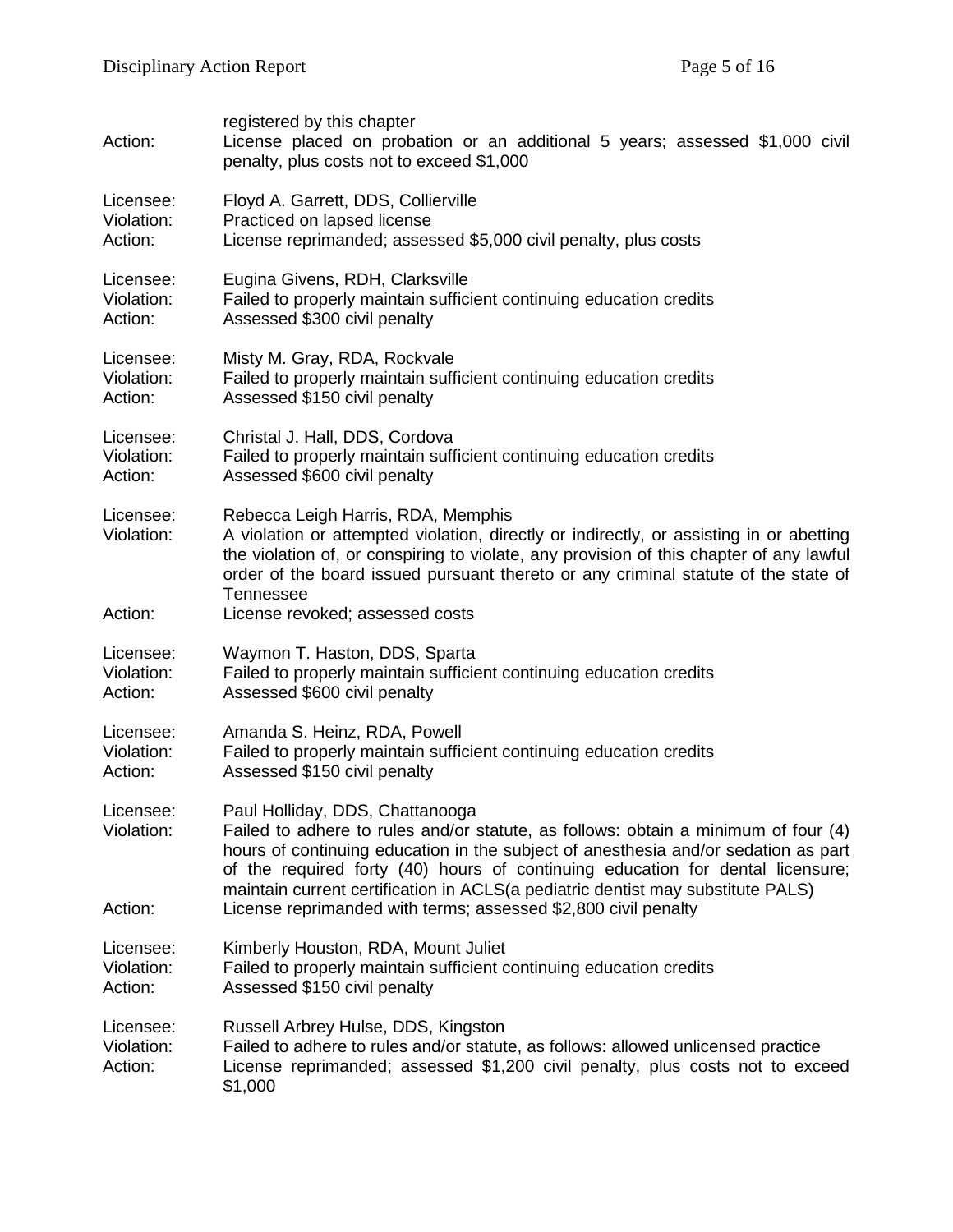| Licensee:                          | Alan W. Jones, DDS, South Fulton                                                                                                                                                                                                                                                                                                                                                                                                                                                                   |
|------------------------------------|----------------------------------------------------------------------------------------------------------------------------------------------------------------------------------------------------------------------------------------------------------------------------------------------------------------------------------------------------------------------------------------------------------------------------------------------------------------------------------------------------|
| Violation:                         | Failed to properly maintain sufficient continuing education credits                                                                                                                                                                                                                                                                                                                                                                                                                                |
| Action:                            | Assessed \$600 civil penalty                                                                                                                                                                                                                                                                                                                                                                                                                                                                       |
| Licensee:                          | Angelia L. Jones, RDA, Cordova                                                                                                                                                                                                                                                                                                                                                                                                                                                                     |
| Violation:                         | Failed to properly maintain sufficient continuing education credits                                                                                                                                                                                                                                                                                                                                                                                                                                |
| Action:                            | Assessed \$150 civil penalty                                                                                                                                                                                                                                                                                                                                                                                                                                                                       |
| Licensee:<br>Violation:<br>Action: | Rajan Devendra Kshatri, DDS, Madison<br>Failed to adhere to rules and/or statute, as follows: maintain current certification in<br>ACLS(a pediatric dentist may substitute PALS)<br>License reprimanded with terms; assessed \$900 civil penalty                                                                                                                                                                                                                                                   |
| Licensee:                          | Karen Leddy, RDH, Murfreesboro                                                                                                                                                                                                                                                                                                                                                                                                                                                                     |
| Violation:                         | Practiced on lapsed license                                                                                                                                                                                                                                                                                                                                                                                                                                                                        |
| Action:                            | Assessed \$225 civil penalty                                                                                                                                                                                                                                                                                                                                                                                                                                                                       |
| Licensee:                          | Lisa Mains RDA, Elizabethton                                                                                                                                                                                                                                                                                                                                                                                                                                                                       |
| Violation:                         | Practiced on lapsed license                                                                                                                                                                                                                                                                                                                                                                                                                                                                        |
| Action:                            | Assessed \$150 civil penalty                                                                                                                                                                                                                                                                                                                                                                                                                                                                       |
| Licensee:                          | Karen L. Marshall, RDH, Caryville                                                                                                                                                                                                                                                                                                                                                                                                                                                                  |
| Violation:                         | Failed to properly maintain sufficient continuing education credits                                                                                                                                                                                                                                                                                                                                                                                                                                |
| Action:                            | Assessed \$300 civil penalty                                                                                                                                                                                                                                                                                                                                                                                                                                                                       |
| Licensee:                          | Shelly McCarter, RDA, Cleveland                                                                                                                                                                                                                                                                                                                                                                                                                                                                    |
| Violation:                         | Failed to properly maintain sufficient continuing education credits                                                                                                                                                                                                                                                                                                                                                                                                                                |
| Action:                            | Assessed \$150 civil penalty                                                                                                                                                                                                                                                                                                                                                                                                                                                                       |
| Licensee:                          | Cynthia K. McGee, RDH, Chattanooga                                                                                                                                                                                                                                                                                                                                                                                                                                                                 |
| Violation:                         | Failed to properly maintain sufficient continuing education credits                                                                                                                                                                                                                                                                                                                                                                                                                                |
| Action:                            | Assessed \$300 civil penalty                                                                                                                                                                                                                                                                                                                                                                                                                                                                       |
| Licensee:                          | Deborah A. McKinney, RDA, Blountville                                                                                                                                                                                                                                                                                                                                                                                                                                                              |
| Violation:                         | Failed to properly maintain sufficient continuing education credits                                                                                                                                                                                                                                                                                                                                                                                                                                |
| Action:                            | Assessed \$150 civil penalty                                                                                                                                                                                                                                                                                                                                                                                                                                                                       |
| Licensee:                          | Larry L. McReynolds, DDS, Madison                                                                                                                                                                                                                                                                                                                                                                                                                                                                  |
| Violation:                         | Failed to properly maintain sufficient continuing education credits                                                                                                                                                                                                                                                                                                                                                                                                                                |
| Action:                            | Assessed \$600 civil penalty                                                                                                                                                                                                                                                                                                                                                                                                                                                                       |
| Licensee:<br>Violation:            | Troy Randall Napier, DDS, Maryville<br>Failed to adhere to rules and/or statute, as follows: equipment and drugs on a list<br>available from the Board and currently indicated for the treatment of the above<br>listed emergency conditions must be present and readily available for use; obtain<br>a minimum of four (4) hours of continuing education in the subject of anesthesia<br>and/or sedation as part of the required forty (40) hours of continuing education for<br>dental licensure |
| Action:                            | License reprimanded with terms; assessed \$500 civil penalty                                                                                                                                                                                                                                                                                                                                                                                                                                       |
| Licensee:                          | Nathan Nash, DDS, Jackson                                                                                                                                                                                                                                                                                                                                                                                                                                                                          |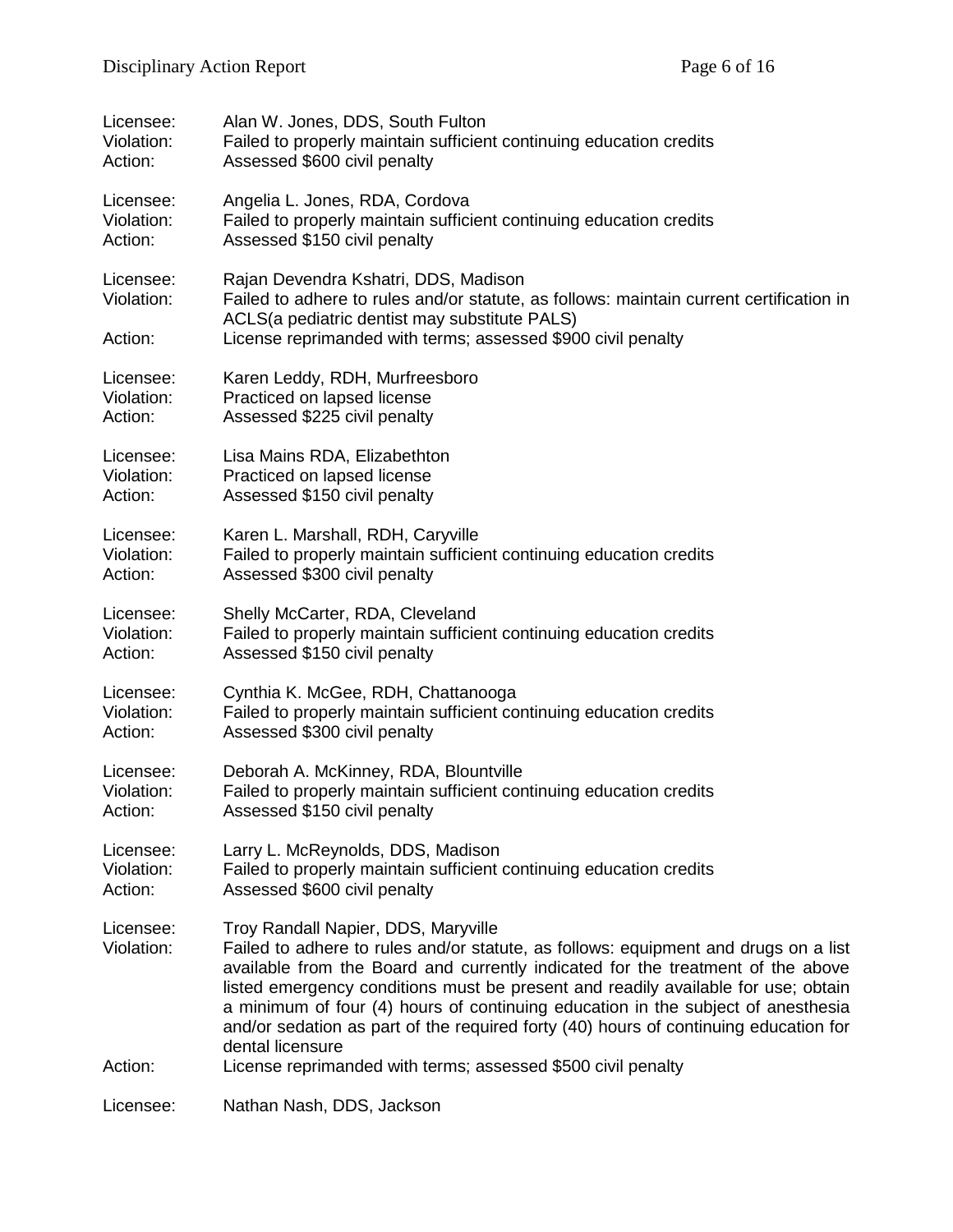| Violation:<br>Action:              | Unprofessional, dishonorable or unethical conduct; dispensing, prescribing or<br>otherwise distributing any controlled substance or any other drug not in the course<br>of professional practice, or not in good faith to relieve pain and suffering or not to<br>cure an ailment, physical infirmity or disease; a violation or attempted violation,<br>directly or indirectly, or assisting in or abetting the violation of, or conspiring to<br>violate, any provision of this chapters or any lawful order of the board issued<br>pursuant thereto or any criminal statute of Tennessee<br>License suspended with terms; assessed \$6,000 civil penalty, plus costs not to<br>exceed \$1,000 |
|------------------------------------|--------------------------------------------------------------------------------------------------------------------------------------------------------------------------------------------------------------------------------------------------------------------------------------------------------------------------------------------------------------------------------------------------------------------------------------------------------------------------------------------------------------------------------------------------------------------------------------------------------------------------------------------------------------------------------------------------|
| Licensee:                          | Bridgett D. Officer, RDA, Cleveland                                                                                                                                                                                                                                                                                                                                                                                                                                                                                                                                                                                                                                                              |
| Violation:                         | Failed to properly maintain sufficient continuing education credits                                                                                                                                                                                                                                                                                                                                                                                                                                                                                                                                                                                                                              |
| Action:                            | Assessed \$150 civil penalty                                                                                                                                                                                                                                                                                                                                                                                                                                                                                                                                                                                                                                                                     |
| Licensee:                          | Rachel M. Parker, RDA, Hendersonville                                                                                                                                                                                                                                                                                                                                                                                                                                                                                                                                                                                                                                                            |
| Violation:                         | Failed to properly maintain sufficient continuing education credits                                                                                                                                                                                                                                                                                                                                                                                                                                                                                                                                                                                                                              |
| Action:                            | Assessed \$150 civil penalty                                                                                                                                                                                                                                                                                                                                                                                                                                                                                                                                                                                                                                                                     |
| Licensee:                          | Elizabeth L. Peterson, RDA, Bartlett                                                                                                                                                                                                                                                                                                                                                                                                                                                                                                                                                                                                                                                             |
| Violation:                         | Failed to properly maintain sufficient continuing education credits                                                                                                                                                                                                                                                                                                                                                                                                                                                                                                                                                                                                                              |
| Action:                            | Assessed \$150 civil penalty                                                                                                                                                                                                                                                                                                                                                                                                                                                                                                                                                                                                                                                                     |
| Licensee:                          | Amy K. Fulkerson, RDA, Christiana                                                                                                                                                                                                                                                                                                                                                                                                                                                                                                                                                                                                                                                                |
| Violation:                         | Failed to properly maintain sufficient continuing education credits                                                                                                                                                                                                                                                                                                                                                                                                                                                                                                                                                                                                                              |
| Action:                            | Assessed \$150 civil penalty                                                                                                                                                                                                                                                                                                                                                                                                                                                                                                                                                                                                                                                                     |
| Licensee:                          | Amy D. Roenneburg, RDH, Chattanooga                                                                                                                                                                                                                                                                                                                                                                                                                                                                                                                                                                                                                                                              |
| Violation:                         | Failed to properly maintain sufficient continuing education credits                                                                                                                                                                                                                                                                                                                                                                                                                                                                                                                                                                                                                              |
| Action:                            | Assessed \$150 civil penalty                                                                                                                                                                                                                                                                                                                                                                                                                                                                                                                                                                                                                                                                     |
| Licensee:                          | Kasandra D. Rogers, RDA, Memphis                                                                                                                                                                                                                                                                                                                                                                                                                                                                                                                                                                                                                                                                 |
| Violation:                         | Failed to properly maintain sufficient continuing education credits                                                                                                                                                                                                                                                                                                                                                                                                                                                                                                                                                                                                                              |
| Action:                            | Assessed \$150 civil penalty                                                                                                                                                                                                                                                                                                                                                                                                                                                                                                                                                                                                                                                                     |
| Licensee:                          | Stacy R. Shankles, RDA, Hixson                                                                                                                                                                                                                                                                                                                                                                                                                                                                                                                                                                                                                                                                   |
| Violation:                         | Practiced on lapsed license                                                                                                                                                                                                                                                                                                                                                                                                                                                                                                                                                                                                                                                                      |
| Action:                            | Assessed \$50 civil penalty                                                                                                                                                                                                                                                                                                                                                                                                                                                                                                                                                                                                                                                                      |
| Licensee:                          | Terri A. Shumate, RDA, Port St. Lucie, FL                                                                                                                                                                                                                                                                                                                                                                                                                                                                                                                                                                                                                                                        |
| Violation:                         | Failed to properly maintain sufficient continuing education credits                                                                                                                                                                                                                                                                                                                                                                                                                                                                                                                                                                                                                              |
| Action:                            | Assessed \$150 civil penalty                                                                                                                                                                                                                                                                                                                                                                                                                                                                                                                                                                                                                                                                     |
| Licensee:                          | Richard G. Stacy, DDS, Thompsons Stations                                                                                                                                                                                                                                                                                                                                                                                                                                                                                                                                                                                                                                                        |
| Violation:                         | Failed to properly maintain sufficient continuing education credits                                                                                                                                                                                                                                                                                                                                                                                                                                                                                                                                                                                                                              |
| Action:                            | Assessed \$600 civil penalty                                                                                                                                                                                                                                                                                                                                                                                                                                                                                                                                                                                                                                                                     |
| Licensee:<br>Violation:<br>Action: | Michelle R. Stanford, RDH, Bartlett<br>It is unlawful for any person to practice dentistry, a specialty in dentistry or dental<br>hygiene in this state, except those who are not licensed or certified as much<br>pursuant to law<br>License reprimanded; assessed \$3,000 civil penalty                                                                                                                                                                                                                                                                                                                                                                                                        |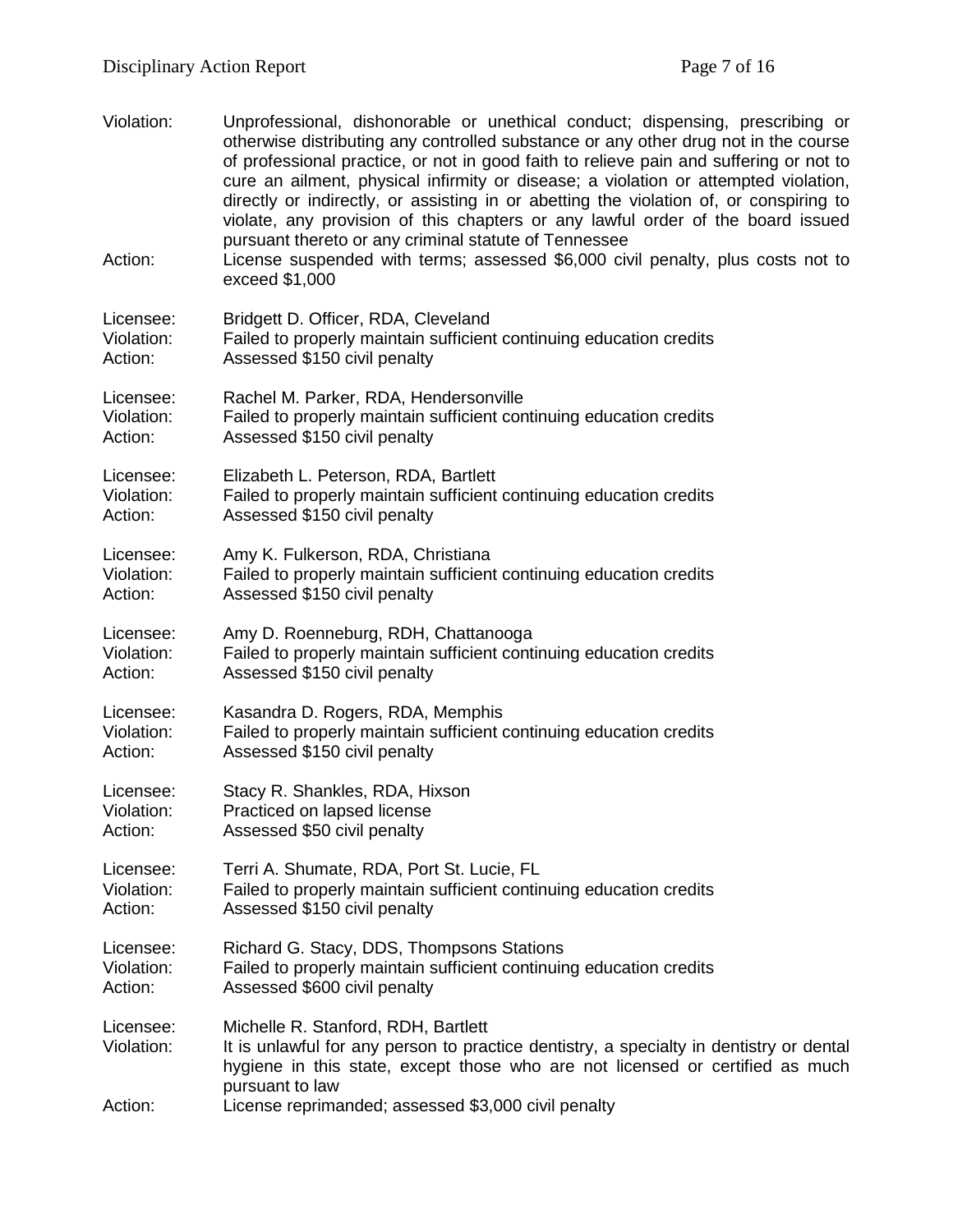| Licensee:                          | Heather D. Stone, RDA, Spring Hill                                                                                                                                                                                                                                                                                                                                                           |
|------------------------------------|----------------------------------------------------------------------------------------------------------------------------------------------------------------------------------------------------------------------------------------------------------------------------------------------------------------------------------------------------------------------------------------------|
| Violation:                         | Failed to properly maintain sufficient continuing education credits                                                                                                                                                                                                                                                                                                                          |
| Action:                            | Assessed \$150 civil penalty                                                                                                                                                                                                                                                                                                                                                                 |
| Licensee:                          | April Taylor, RDA, Yuma                                                                                                                                                                                                                                                                                                                                                                      |
| Violation:                         | Failed to properly maintain sufficient continuing education credits                                                                                                                                                                                                                                                                                                                          |
| Action:                            | Assessed \$150 civil penalty                                                                                                                                                                                                                                                                                                                                                                 |
| Licensee:                          | Ginger M. Taylor, RDA, Dyersburg                                                                                                                                                                                                                                                                                                                                                             |
| Violation:                         | Failed to properly maintain sufficient continuing education credits                                                                                                                                                                                                                                                                                                                          |
| Action:                            | Assessed \$300 civil penalty                                                                                                                                                                                                                                                                                                                                                                 |
| Licensee:                          | David E. Templeton, DDS, Kingsport                                                                                                                                                                                                                                                                                                                                                           |
| Violation:                         | Failed to properly maintain sufficient continuing education credits                                                                                                                                                                                                                                                                                                                          |
| Action:                            | Assessed \$600 civil penalty                                                                                                                                                                                                                                                                                                                                                                 |
| Licensee:                          | Ann Trivette, DDS, Knoxville                                                                                                                                                                                                                                                                                                                                                                 |
| Violation:                         | Failed to properly maintain sufficient continuing education credits                                                                                                                                                                                                                                                                                                                          |
| Action:                            | Assessed \$600 civil penalty                                                                                                                                                                                                                                                                                                                                                                 |
| Licensee:<br>Violation:<br>Action: | Michael D. Vaughan, DDS, Mount Juliet<br>Failed to adhere to rules and/or statute, as follows: obtain a minimum of four (4)<br>hours of continuing education in the subject of anesthesia and/or sedation as part<br>of the required forty (40) hours of continuing education for dental licensure<br>License reprimanded; assessed \$400 civil penalty, plus costs not to exceed<br>\$1,000 |
| Licensee:<br>Violation:<br>Action: | Andrew John Vorwerck, RDA, Louisville<br>Failed to adhere to rules and/or statute regarding scope of practice<br>License reprimanded; assessed \$600 civil penalty, plus costs not to exceed<br>\$1,000                                                                                                                                                                                      |
| Licensee:                          | Heather Walker, RDA, Smyrna                                                                                                                                                                                                                                                                                                                                                                  |
| Violation:                         | Failed to properly maintain sufficient continuing education credits                                                                                                                                                                                                                                                                                                                          |
| Action:                            | Assessed \$150 civil penalty                                                                                                                                                                                                                                                                                                                                                                 |
| Licensee:                          | Tracey L. Wilbur, RDA, Murfreesboro                                                                                                                                                                                                                                                                                                                                                          |
| Violation:                         | Failed to properly maintain sufficient continuing education credits                                                                                                                                                                                                                                                                                                                          |
| Action:                            | Assessed \$150 civil penalty                                                                                                                                                                                                                                                                                                                                                                 |
| Licensee:                          | Amanda Wilson, RDA, Nashville                                                                                                                                                                                                                                                                                                                                                                |
| Violation:                         | Failed to properly maintain sufficient continuing education credits                                                                                                                                                                                                                                                                                                                          |
| Action:                            | Assessed \$150 civil penalty                                                                                                                                                                                                                                                                                                                                                                 |

## **BOARD OF MASSAGE LICENSURE**

Licensee: Eastern Pearl Therapeutic Massage, LME, Nashville Mei Luo, Owner Violation: Has violated any of the provisions of this chapter or any substantive rule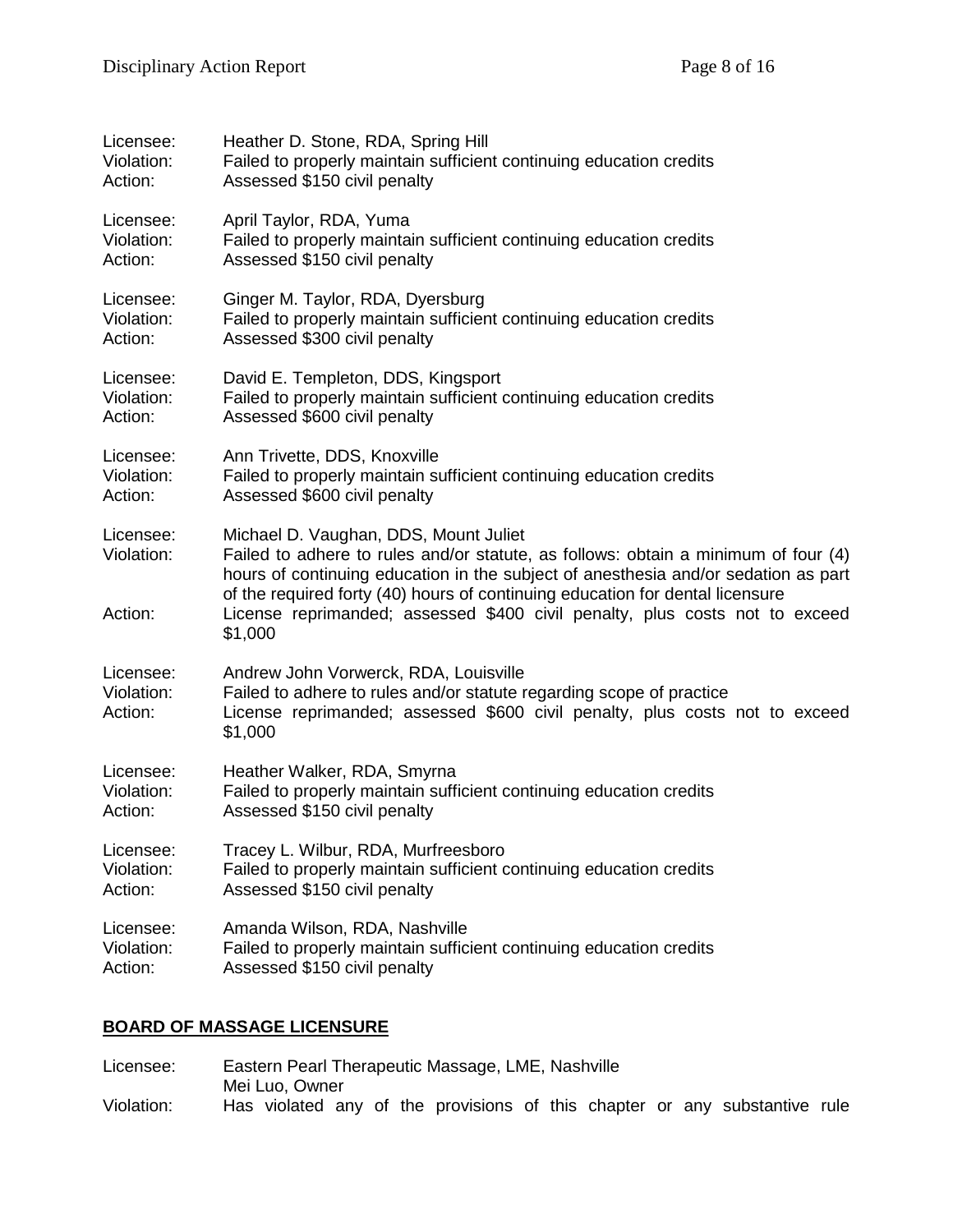promulgated under the authority of this chapter; is guilty of unethical or unprofessional conduct Action: Application denied

- 
- Licensee: Relaxation by Angel, LME, Old Hickory

Angel Boone, Owner

Violation: Has been convicted in a court of competent jurisdiction of an offense that constitutes a felony or a misdemeanor under the laws of this state; has violated any of the provisions of this chapter or any substantive rule promulgated under the authority of this chapter; is guilty of unethical or unprofessional conduct Action: Application denied

Licensee: Relaxation by Angel, LME, Old Hickory Destany Fulton, Owner

Violation: Has violated any of the provisions of this chapter or any substantive rule promulgated under the authority of this chapter; is guilty of unethical or unprofessional conduct Action: Application denied

#### **MEDICAL LABORATORY BOARD**

| Licensee:  | Jennifer M. Childs, LLP, Nashville |
|------------|------------------------------------|
| Violation: | Failed to pay student loan         |
| Action:    | License suspended                  |

#### **BOARD OF NURSING**

Licensee: Jasmine B. Baker, RN, Tunnel Hill (GA)

Violation: Unfit or incompetent by reason of negligence, habits or other cause; and guilty of unprofessional conduct, to wit: unauthorized use or removal of narcotics, drugs, supplies or equipment from any health care facility, school, institution or other work place location; the use of any intoxicating beverage or the illegal use of any narcotic or dangerous drug while on duty in any health care facility, school, institution, or other work place location; and engaging in acts of dishonesty which relate to the practice of nursing

Action: License suspended with terms

Licensee: Michelle Beeler, RN, Knoxville Violation: Failed to pay student loan

Action: License suspended

Licensee: Brandy Carroll, LPN, Waynesboro Violation: Failed to pay student loan Action: License suspended

#### Licensee: Danelia S. Edwards, RN, Clarksville Violation: Guilty of unprofessional conduct, to wit: revocation, suspension, probation or other discipline of a license to practice nursing by another state or territory of the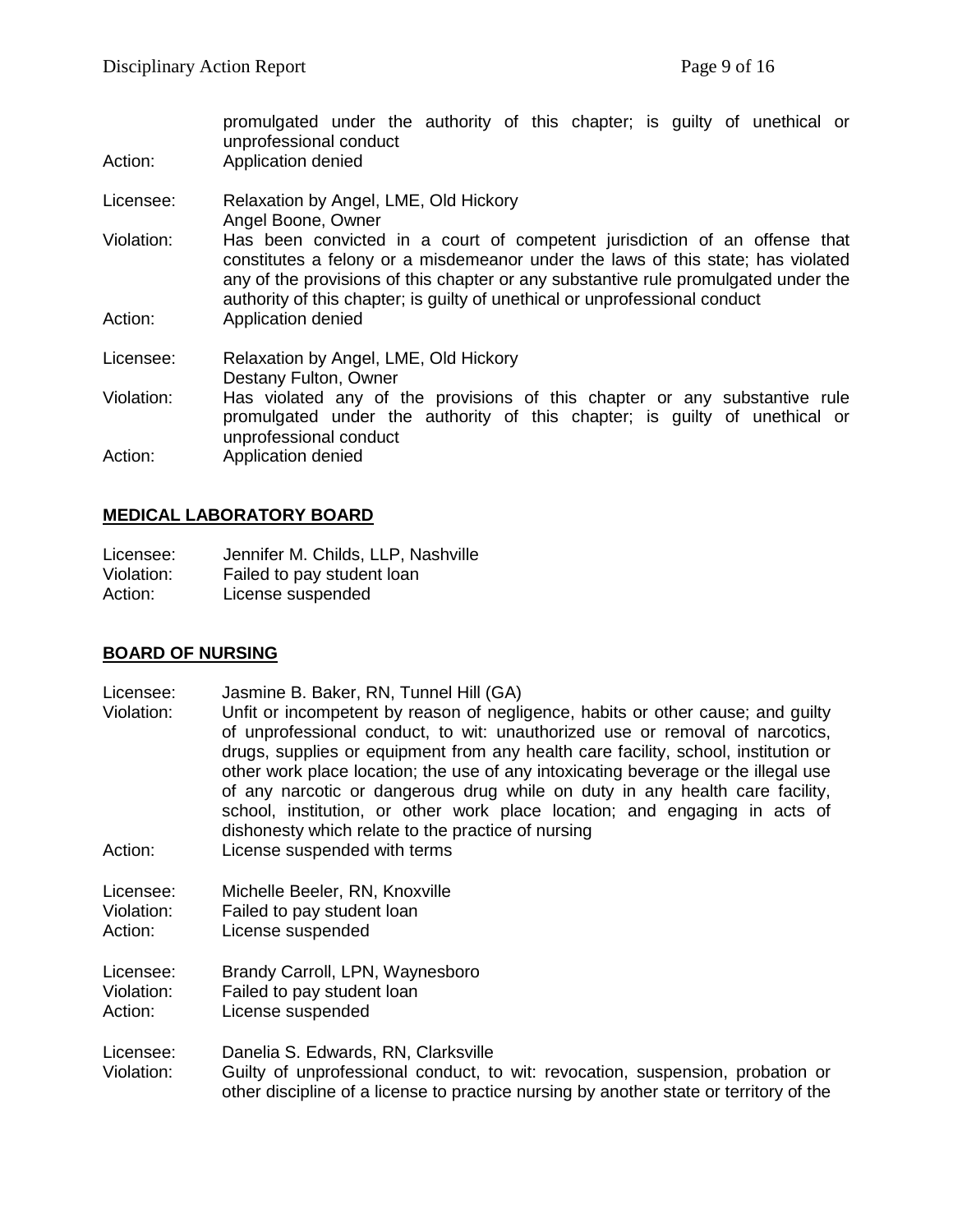United States for any act or omission which would constitute grounds for the revocation, suspension, probation or other discipline of a license in this state

Action: License placed on probation with terms; must obtain continuing education hours on the topics of the charting/documentation, administration of pain medication, and ethics; shall only practice in the acute care setting and under the on-site supervision of a physician, advance practice registered nurse, or other registered nurse supervisor

Licensee: Dana Freeze, RN, Hornbeak

- Violation: Addicted to alcohol or drugs to the degree of interfering with nursing duties; and guilty of unprofessional conduct, to wit: making false or materially incorrect, inconsistent or unintelligible entries in any patient records or in the records of any health care facility, school, institution or other work place location pertaining to the obtaining, possessing or administration of any controlled substance as defined in the Federal Controlled Substances Act; and unauthorized use or removal of narcotics, drugs, supplies or equipment from any health care facility, school, institution or other work place location
- Action: Amended Consent Order—License suspended with terms for no less than eighteen months

Licensee: Nicky Hayes, LPN, Tiptonville

- Violation: Unfit or incompetent by reason of negligence, habits or other cause; and guilty of unprofessional conduct, to wit: intentionally or negligently causing physical or emotional injury to a patient; and engaging in acts of dishonesty which relate to the practice of nursing
- Action: License voluntarily surrendered

Licensee: Jennifer Dee Huffman, Arkansas RN, Blytheville (AR)<br>Violation: Guilty of unprofessional conduct, to wit: unautho

- Guilty of unprofessional conduct, to wit: unauthorized use or removal of narcotics, drugs, supplies or equipment from any health care facility, school, institution or other work place location; and engaging in acts of dishonesty which relate to the practice of nursing
- Action: Privilege to practice nursing in the State of Tennessee revoked; shall cease and desist the practice of nursing in the State of Tennessee

Licensee: Pamela Jackson, RN, Memphis

- Violation: Failed to pay student loan
- Action: License suspended
- Licensee: Gloria Ellis Johnson, RN, Jasper
- Violation: Guilty of unprofessional conduct, to wit: unauthorized use or removal of narcotics, drugs, supplies or equipment from any health care facility, school, institution or other work place location; and engaging in acts of dishonesty which relate to the practice of nursing
- Action: License placed on probation with terms; must obtain continuing education hours on the topics of ethics and charting/documentation, including the wastage of medication; must complete and pass the Ethics and Boundaries Essay Assessment Services (EBAS) Essay Examination

Licensee: Hattie Lawrence, LPN, Chattanooga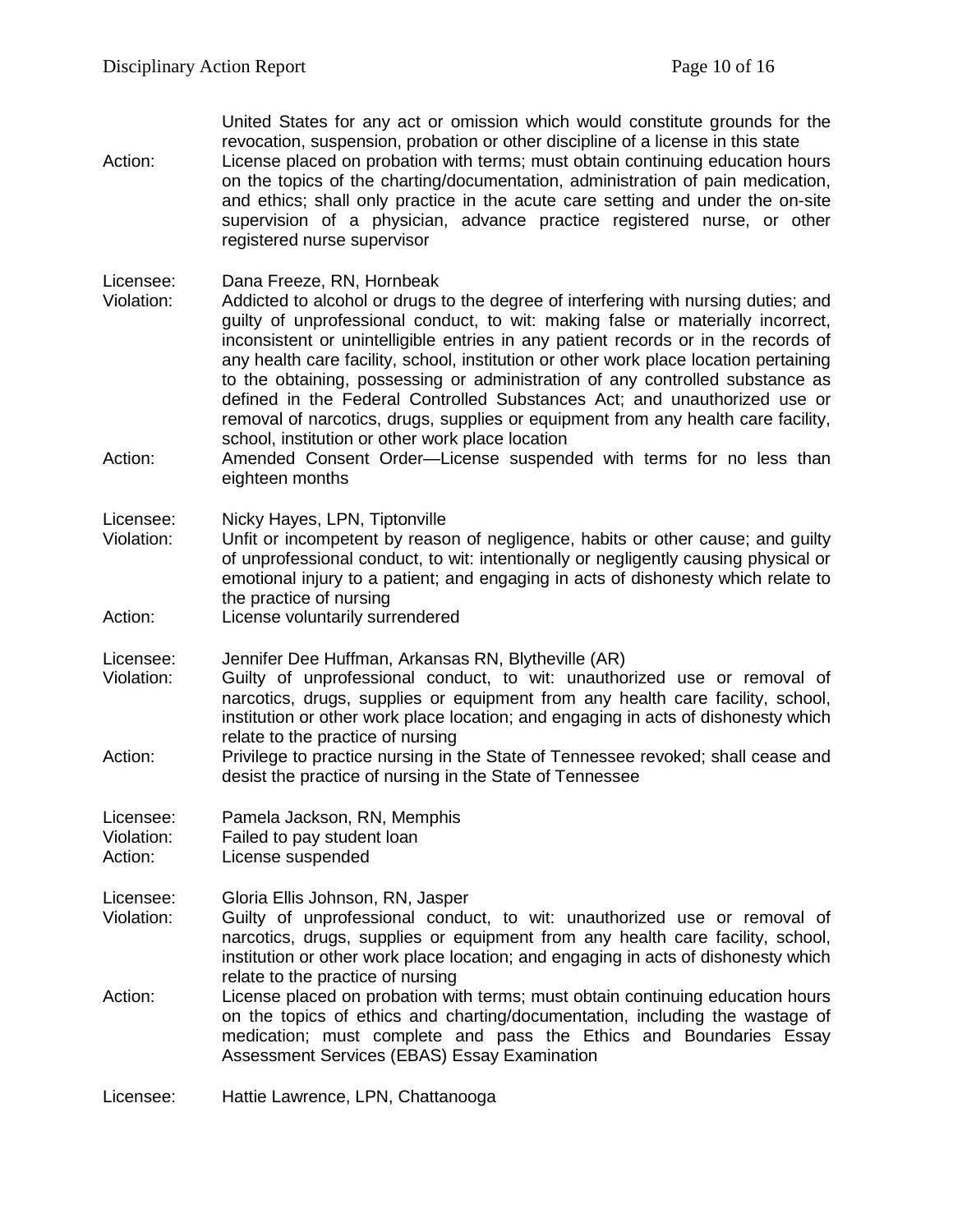| Violation:<br>Action:              | Failed to pay student loan<br>License suspended                                                                                                                                                                                                                                                                                                                                                                                                                                                                                                                                                                                                                                                                                                                                                                                                                                                                                                                                                                                                                                                                                                                                                                                                                                                                                                                                                                                                                                                                                                                 |  |
|------------------------------------|-----------------------------------------------------------------------------------------------------------------------------------------------------------------------------------------------------------------------------------------------------------------------------------------------------------------------------------------------------------------------------------------------------------------------------------------------------------------------------------------------------------------------------------------------------------------------------------------------------------------------------------------------------------------------------------------------------------------------------------------------------------------------------------------------------------------------------------------------------------------------------------------------------------------------------------------------------------------------------------------------------------------------------------------------------------------------------------------------------------------------------------------------------------------------------------------------------------------------------------------------------------------------------------------------------------------------------------------------------------------------------------------------------------------------------------------------------------------------------------------------------------------------------------------------------------------|--|
| Licensee:<br>Violation:<br>Action: | Joel Miller, RN, Chattanooga<br>Failed to pay student loan<br>License suspended                                                                                                                                                                                                                                                                                                                                                                                                                                                                                                                                                                                                                                                                                                                                                                                                                                                                                                                                                                                                                                                                                                                                                                                                                                                                                                                                                                                                                                                                                 |  |
| Licensee:<br>Violation:            | Christy Murphy, LPN, Milan<br>Guilty of a crime; unfit or incompetent by reason of negligence, habits or other<br>cause; and quilty of unprofessional conduct, to wit: intentionally or negligently<br>causing physical or emotional injury to a patient; and engaging in acts of<br>dishonesty which relate to the practice of nursing                                                                                                                                                                                                                                                                                                                                                                                                                                                                                                                                                                                                                                                                                                                                                                                                                                                                                                                                                                                                                                                                                                                                                                                                                         |  |
| Action:                            | License voluntarily surrendered                                                                                                                                                                                                                                                                                                                                                                                                                                                                                                                                                                                                                                                                                                                                                                                                                                                                                                                                                                                                                                                                                                                                                                                                                                                                                                                                                                                                                                                                                                                                 |  |
| Licensee:<br>Violation:            | Stacy A. Rijhoff, RN, Lawrenceburg<br>Unfit or incompetent by reason of negligence, habits or other cause; addicted to<br>alcohol or drugs to the degree of interfering with nursing duties                                                                                                                                                                                                                                                                                                                                                                                                                                                                                                                                                                                                                                                                                                                                                                                                                                                                                                                                                                                                                                                                                                                                                                                                                                                                                                                                                                     |  |
| Action:                            | License suspended with terms; assessed a \$50.00 civil penalty, plus costs not<br>to exceed \$1,000                                                                                                                                                                                                                                                                                                                                                                                                                                                                                                                                                                                                                                                                                                                                                                                                                                                                                                                                                                                                                                                                                                                                                                                                                                                                                                                                                                                                                                                             |  |
| Licensee:<br>Violation:<br>Action: | Amanda Ray Sandoval, RN, Chattanooga<br>Unfit or incompetent by reason of negligence, habits or other cause; and guilty<br>of unprofessional conduct, to wit: unauthorized use or removal of narcotics,<br>drugs, supplies or equipment from any health care facility, school, institution or<br>other work place location; impersonating another licensed practitioner; and<br>engaging in acts of dishonesty which relate to the practice of nursing<br>License voluntarily surrendered                                                                                                                                                                                                                                                                                                                                                                                                                                                                                                                                                                                                                                                                                                                                                                                                                                                                                                                                                                                                                                                                       |  |
|                                    |                                                                                                                                                                                                                                                                                                                                                                                                                                                                                                                                                                                                                                                                                                                                                                                                                                                                                                                                                                                                                                                                                                                                                                                                                                                                                                                                                                                                                                                                                                                                                                 |  |
| Licensee:<br>Violation:            | Kathy D. Shinall, LPN, Mount Pleasant<br>Unfit or incompetent by reason of negligence, habits or other cause; and guilty<br>of unprofessional conduct, to wit: intentionally or negligently causing physical or<br>emotional injury to a patient; failure to maintain a record for each patient which<br>accurately reflects the nursing problems and interventions for the patient and/or<br>failure to maintain a record for each patient which accurately reflects the name<br>and title of the nurse providing care; abandoning or neglecting a patient<br>requiring nursing care; unauthorized use or removal of narcotics, drugs,<br>supplies or equipment from any health care facility, school, institution or other<br>work place location; assigning unqualified persons to perform functions of<br>licensed persons or delegating nursing care functions and tasks and/or<br>responsibilities to others contrary to the Nurse Practice Act or rules and<br>regulations to the detriment of patient safety; failing to supervise persons to<br>whom nursing functions are delegated or assigned; failing to take appropriate<br>action in safeguarding the patient from incompetent health care practices; failing<br>to report, through proper channels, facts known to the individual regarding the<br>incompetent, unethical, or illegal practice of any health care provider; performing<br>nursing techniques or procedures without proper education and practice; and<br>engaging in acts of dishonesty which relate to the practice of nursing |  |
| Action:                            | License suspended with terms; must obtain continuing education hours on the<br>topics of patient safety measures, patient rights, nursing ethics, and supervision                                                                                                                                                                                                                                                                                                                                                                                                                                                                                                                                                                                                                                                                                                                                                                                                                                                                                                                                                                                                                                                                                                                                                                                                                                                                                                                                                                                               |  |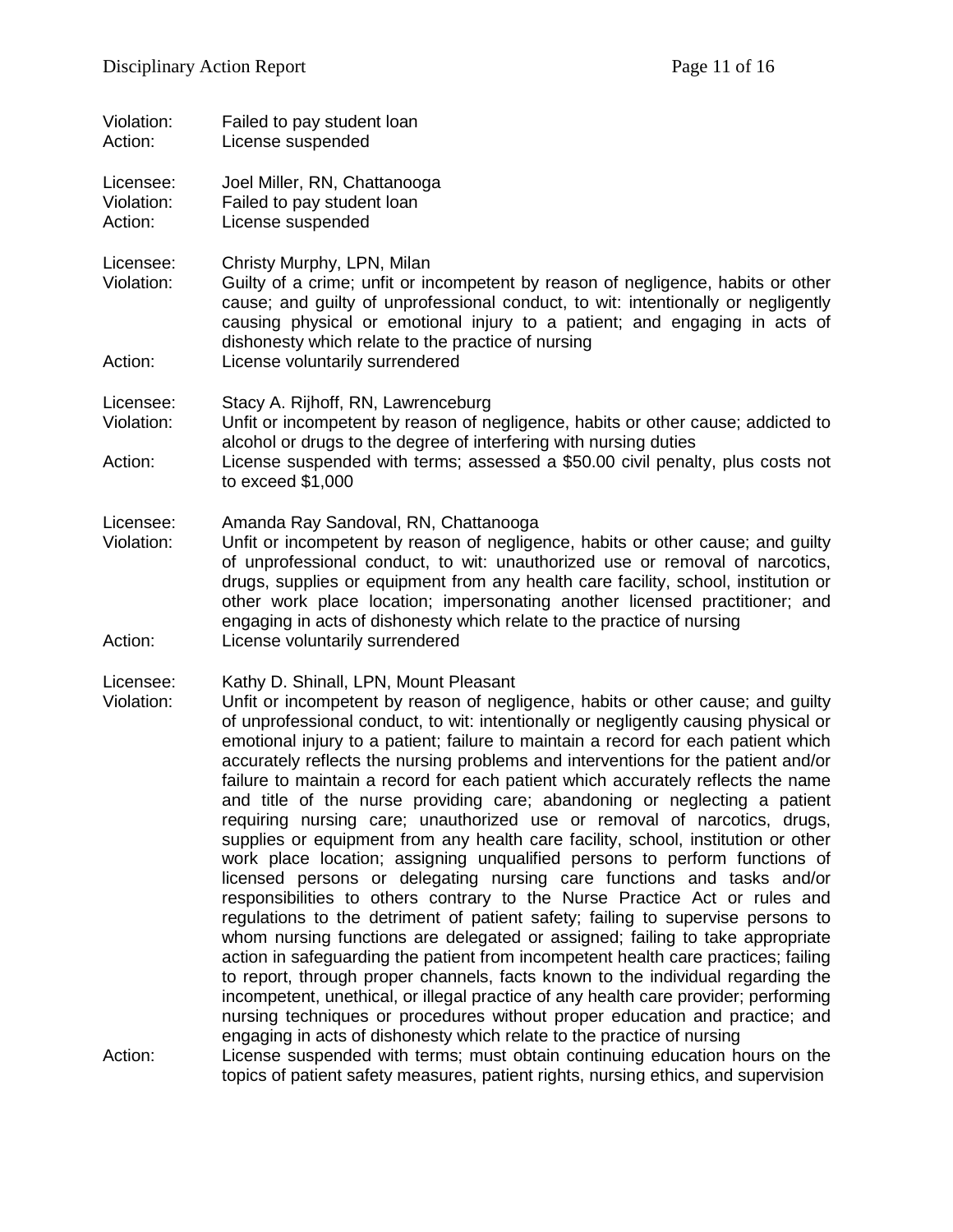Licensee: Judy Sloan, RN, Springfield<br>Violation: Failed to pay student loan Failed to pay student loan

Action: License suspended

Licensee: Kelly Sue Young, RN, Chattanooga

Violation: Guilty of a crime; addicted to alcohol or drugs to the degree of interfering with nursing duties; and guilty of unprofessional conduct, to wit: being under the influence of alcoholic beverages, or under the influence of drugs which impair judgment while on duty in any health care facility, school, institution or other work place location

Action: License suspended with terms

### **BOARD OF OCCUPATIONAL THERAPY**

Licensee: Lenna Kathryn Aird, OTA, Oak Ridge

- Violation: Unprofessional, dishonorable or unethical conduct; violation or attempted violation, directly or indirectly, or assisting in or abetting the violation of, or conspiring to violate, any provision of this part or any lawful order of the board issued pursuant thereto or any criminal statute of the state of Tennessee; no person shall practice occupational therapy or act as an occupational therapy assistant, nor claim to be able to practice occupational therapy or act as an occupational therapy assistant, unless the person holds a license and otherwise complies with the provisions of this part and the rules adopted by the board
- Action: License suspended with terms for not less than 30 days beginning May 25, 2017; assessed \$2,100 civil penalty, plus costs not to exceed \$5,000

#### **BOARD OF PHARMACY**

| Licensee:                          | Joseph Victor Barone, DPh, Jonesboro, AR                                                                                                                                                                                                                                             |
|------------------------------------|--------------------------------------------------------------------------------------------------------------------------------------------------------------------------------------------------------------------------------------------------------------------------------------|
| Violation:                         | Been guilty of dishonorable, immoral, unethical or unprofessional conduct                                                                                                                                                                                                            |
| Action:                            | License reprimanded; assessed costs not to exceed \$10,000                                                                                                                                                                                                                           |
| Licensee:                          | Benjamin Todd Bradford, DPh, Nashville                                                                                                                                                                                                                                               |
| Violation:                         | Been addicted to the use of alcohol, narcotics, or other drugs                                                                                                                                                                                                                       |
| Action:                            | License voluntarily surrendered                                                                                                                                                                                                                                                      |
| Licensee:                          | Corey Matthew Bradley, DPh, Nashville                                                                                                                                                                                                                                                |
| Violation:                         | Been addicted to the use of alcohol, narcotics, or other drugs                                                                                                                                                                                                                       |
| Action:                            | License voluntarily surrendered                                                                                                                                                                                                                                                      |
| Licensee:<br>Violation:<br>Action: | Linda Goodman Conatser, D.Ph., Jamestown<br>Failure to comply with a lawful or duly promulgated rule of the Board; failed to<br>ensure that individual at practice site was in compliance with registration<br>requirements as a pharmacy technician<br>Assessed \$600 civil penalty |
| Licensee:<br>Violation:            | Charles Alex Griffy, D.Ph., Eads<br>Failure to comply with a lawful or duly promulgated rule of the Board; failed to<br>ensure that individual at practice site was in compliance with registration                                                                                  |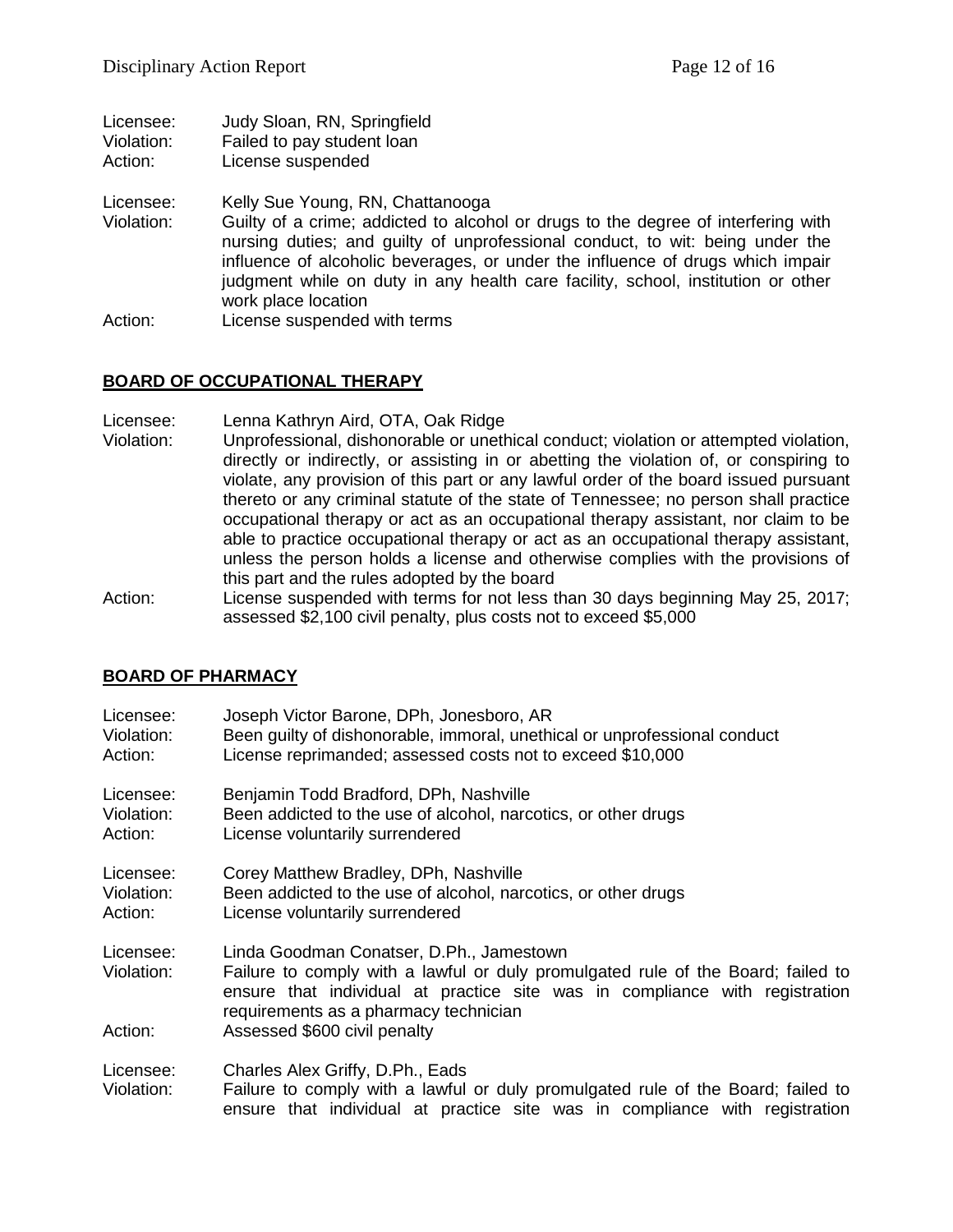| Action:                            | requirements as a pharmacy technician<br>Assessed \$600 civil penalty                                                                                                                                                                                                                                                                                                                                                                                                                                                                                                                                                                                                                                                                                                                                                                                      |
|------------------------------------|------------------------------------------------------------------------------------------------------------------------------------------------------------------------------------------------------------------------------------------------------------------------------------------------------------------------------------------------------------------------------------------------------------------------------------------------------------------------------------------------------------------------------------------------------------------------------------------------------------------------------------------------------------------------------------------------------------------------------------------------------------------------------------------------------------------------------------------------------------|
| Licensee:<br>Violation:<br>Action: | Dallas Trent Hofman, DPh, Memphis<br>Been addicted to the use of alcohol, narcotics, or other drugs<br>License voluntarily surrendered                                                                                                                                                                                                                                                                                                                                                                                                                                                                                                                                                                                                                                                                                                                     |
| Licensee:<br>Violation:            | Deonna Marie Lowery, RT, Nashville<br>Acquire or obtain, or attempt to acquire to obtain, possession of a controlled<br>substance by misrepresentation, fraud, forgery, deception or subterfuge; engaging<br>in conduct prohibited or made unlawful by any of the provisions of parts 2-5 of this<br>chapter or any other laws of the state or of the United States relating to drugs or to<br>the practice of pharmacy; been guilty of dishonorable, immoral, unethical or<br>unprofessional conduct; been addicted to the use of alcohol, narcotics, or other<br>drugs                                                                                                                                                                                                                                                                                   |
| Action:                            | Registration revoked; assessed costs not to exceed \$10,000                                                                                                                                                                                                                                                                                                                                                                                                                                                                                                                                                                                                                                                                                                                                                                                                |
| Licensee:<br>Violation:            | Lori Beth Murphy, RT, Columbia<br>Engaging in conduct prohibited or made unlawful by any of the provisions of parts<br>2-5 of this chapter or any other laws of the state or of the United States relating to<br>drugs or to the practice of pharmacy; been guilty of dishonorable, immoral,<br>unethical or unprofessional conduct; failed to adhere to rules and/or statute, as<br>follows: it is unlawful for any personto possess, sell, barter, or give any (legend)<br>drug except upon prescription; it is unlawful for any personto obtain or attempt to<br>obtain a legend drugby subterfuge; it is unlawful to have possession of a drug<br>without first having a valid prescription from a licensed prescriber; unlawful for any<br>person to knowingly or intentionally toobtainpossession of a controlled<br>substance by fraud [.]          |
| Action:                            | Registration voluntarily surrendered                                                                                                                                                                                                                                                                                                                                                                                                                                                                                                                                                                                                                                                                                                                                                                                                                       |
| Licensee:<br>Violation:<br>Action: | Thomas J. O'Donnell, DPh, Franklin<br>Been addicted to the use of alcohol, narcotics, or other drugs<br>License voluntarily surrendered                                                                                                                                                                                                                                                                                                                                                                                                                                                                                                                                                                                                                                                                                                                    |
| Licensee:<br>Violation:<br>Action: | Amy Lynn Perez, RT, Powell<br>Failed to comply with a lawful order of duly promulgated rule of the Board; failed to<br>adhere to board regarding regarding professional conduct and responsibilities; to<br>wit: failed to maintain current registration as a pharmacy technician<br>Assessed \$100 civil penalty                                                                                                                                                                                                                                                                                                                                                                                                                                                                                                                                          |
| Licensee:<br>Violation:            | Thomas Radford Richardson, DPh, Jackson<br>Engaging in conduct prohibited or made unlawful by any of the provisions of parts<br>2-5 of this chapter or any other laws of the state or of the United States relating to<br>drugs or to the practice of pharmacy; been guilty of dishonorable, immoral,<br>unethical or unprofessional conduct; failed to adhere to rules and/or statute, as<br>follows: it is unlawful for any personto possess, sell, barter, or give any (legend)<br>drug except upon prescription; it is unlawful for any personto obtain or attempt to<br>obtain a legend drugby subterfuge; it is unlawful to have possession of a drug<br>without first having a valid prescription from a licensed prescriber; unlawful for any<br>person to knowingly or intentionally toobtainpossession of a controlled<br>substance by fraud [.] |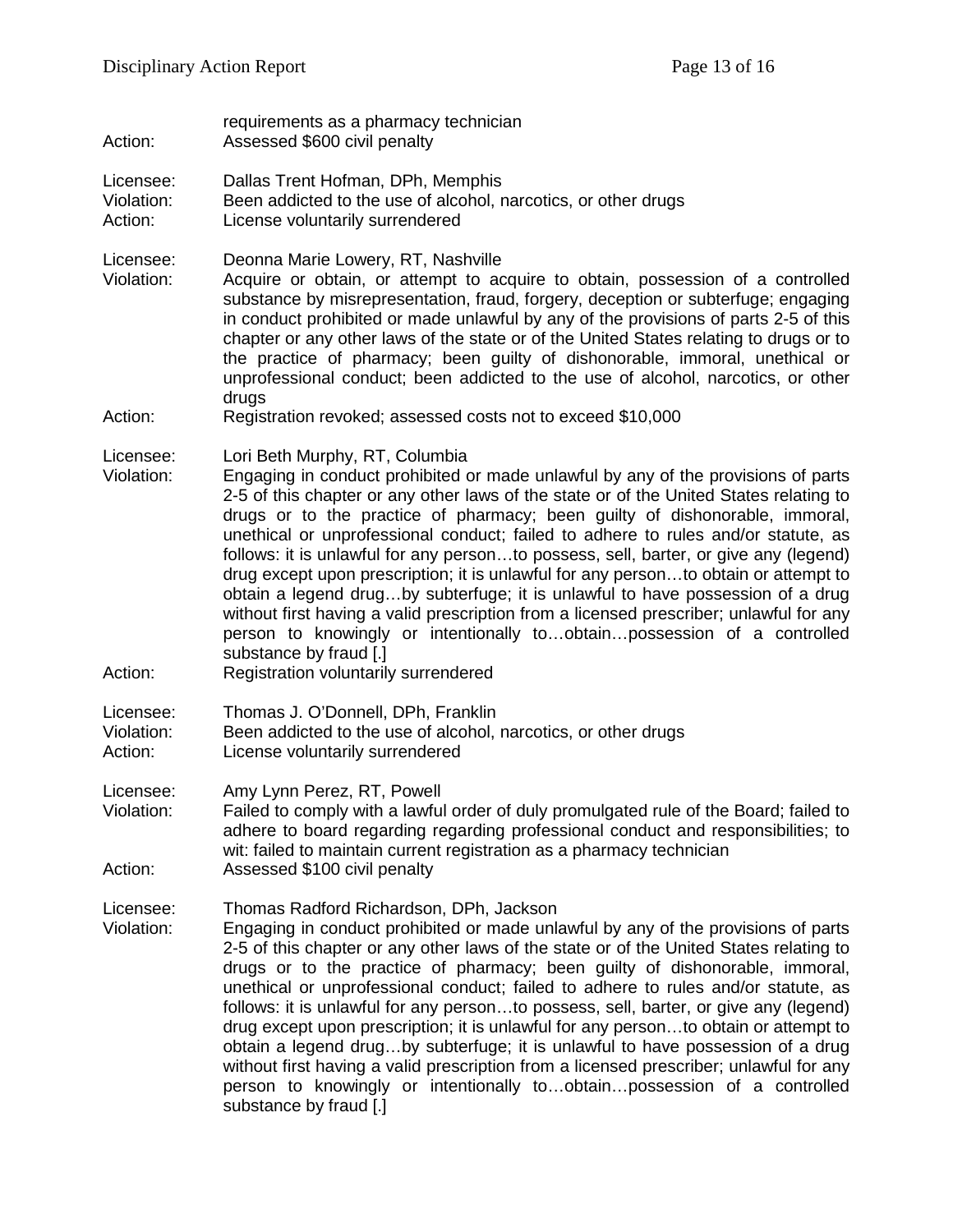| Action:                            | License voluntarily surrendered                                                                                                                                                                                                 |
|------------------------------------|---------------------------------------------------------------------------------------------------------------------------------------------------------------------------------------------------------------------------------|
| Licensee:<br>Violation:<br>Action: | Keyona Lasha Rizer, RT, Chattanooga<br>Failed to pay student loan<br>License suspended                                                                                                                                          |
| Licensee:<br>Violation:<br>Action: | Sarah Kathleen Wallace, DPh, Fort Thomas, KY<br>Been addicted to the use of alcohol, narcotics, or other drugs; been guilty of<br>dishonorable, immoral, unethical or unprofessional conduct<br>License voluntarily surrendered |

### **BOARD OF RESPIRATORY CARE**

Licensee: Mary Kate Cepparulo, CRT, Paris

- Violation: Immoral, unethical, unprofessional or dishonorable conduct; habitual intoxication or personal misuse of narcotics, controlled substances, controlled substance analogues or any other drugs or the use of alcoholic beverages or stimulants in such manner as to adversely affect the person's ability to practice respiratory care; violation or attempted violation, directly or indirectly, assisting in or abetting the violation of, or conspiring to violate, any provision of this chapter or any lawful order of the Board
- Action: Reinstatement application for license denied

#### **BOARD OF VETERINARY MEDICAL EXAMINERS**

Licensee: Sally B. Beaumont, DVM, Cordova

- Violation: Failed to adhere to rules and/or statute, as follows: any person who owns or operates any veterinary facility, including mobile clinics, or any other premises where a licensed veterinarian practices or where the practice of veterinary medicine occurs shall apply for and secure a premises permit from the board prior to the commencement of any services that would subject the provider of those services to licensure under this chapter. Any premises in operation on January 1, 1997, shall register with the board by filling out an application as required by the board; unprofessional or unethical conduct or engaging in practices in connection with the practice of veterinary medicine that are in violation of the standards of professional conduct as defined in this section or prescribed by the rules of the board; practicing in a facility without a premises permit
- Action: Assessed \$400 civil penalty, plus costs not to exceed \$1,000

Licensee: Arlynn Bruce Blazer, DVM, Cleveland

Violation: Failed to adhere to rules and/or statute, as follows: any person who owns or operates any veterinary facility, including mobile clinics, or any other premises where a licensed veterinarian practices or where the practice of veterinary medicine occurs shall apply for and secure a premises permit from the board prior to the commencement of any services that would subject the provider of those services to licensure under this chapter. Any premises in operation on January 1, 1997, shall register with the board by filling out an application as required by the board; unprofessional or unethical conduct or engaging in practices in connection with the practice of veterinary medicine that are in violation of the standards of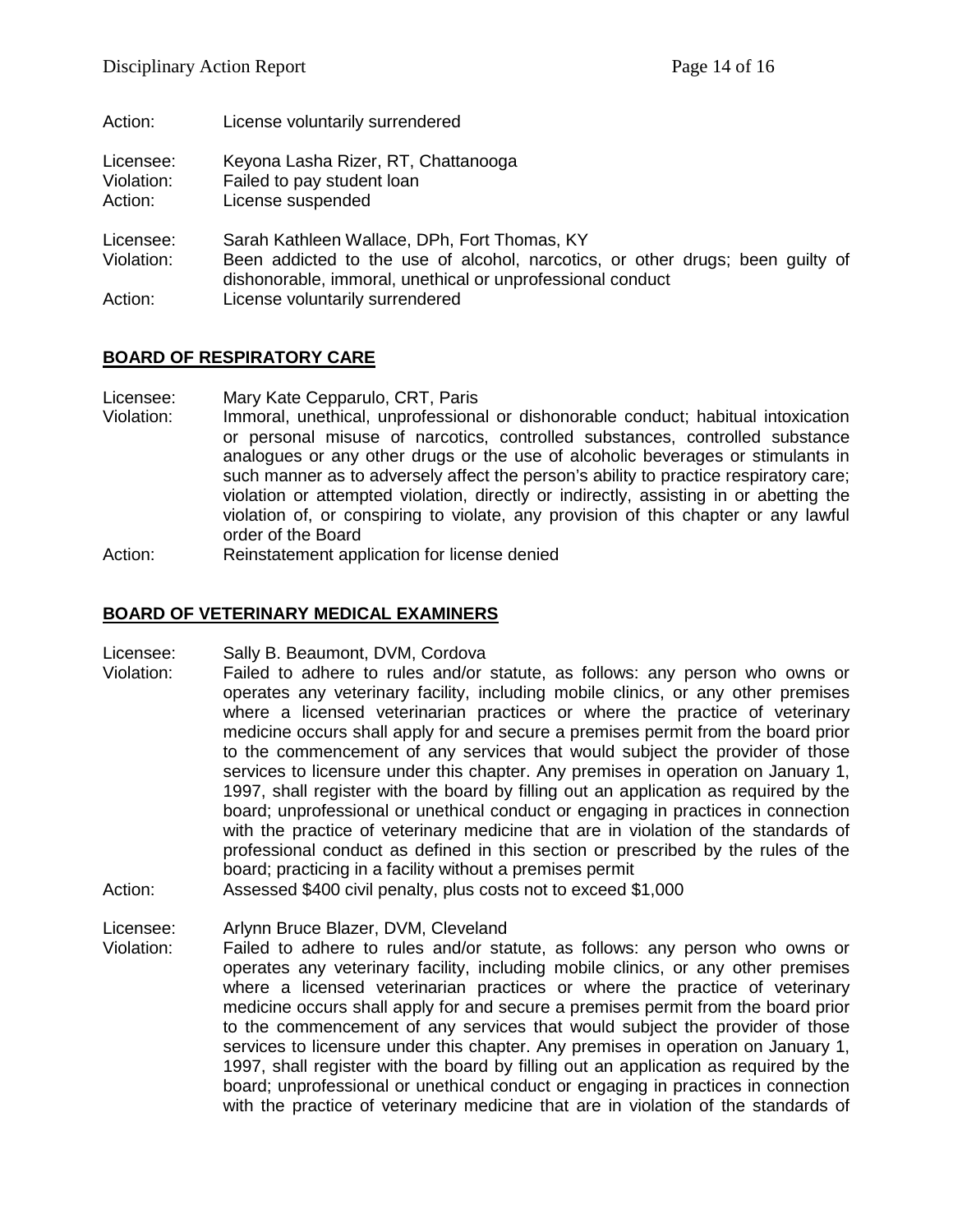professional conduct as defined in this section or prescribed by the rules of the board; practicing in a facility without a premises permit; it is an offense to knowingly operate a veterinary facility in this state without a premises permit Action: Assessed \$7,100 civil penalty, plus costs not to exceed \$1,000 Licensee: Miranda Ashley Lilly, DVM, Bristol Violation: Unlicensed practice Action: Assessed \$2,600 civil penalty, plus costs not to exceed \$1,000 Licensee: Robert P. Parsonson, DVM, Ripley Violation: Gross malpractice or a pattern of continued or repeated malpractice, ignorance, negligence or incompetence in the course of veterinary medical practice; professional incompetence; unprofessional or unethical conduct or engaging in practices in connection with the practice of veterinary medicine that are in violation of the standards of professional conduct as defined in this section or prescribed by the rules of the board; failure to maintain a record for each companion animal which accurately reflects the veterinary problems and interventions; failed to adhere to board rules regarding recordkeeping

Action: License reprimanded with terms; assessed costs not to exceed \$1,000

#### **DIVISION OF EMERGENCY MEDICAL SERVICES**

- Licensee: Samuel Paul Rutherford, EMT, Hendersonville\*
- Violation: Violation or attempted violation of any rule or regulation of the board; violation or attempted violation of any criminal statute involving moral turpitude or that reflects on a person's ability to fulfill such person's responsibilities; exercising influence within an emergency medical services for the purposes of engaging a patient in any sexual activity, or indecently exposing oneself to a patient Action: License summarily suspended

Licensee: Debra Faith Woodall, EMT-IV, Nashville Violation: Failed to pay student loan Action: License suspended

*Delayed Reporting by Board, License disciplined March 2017*

#### **ABUSE REGISTRY**

Name: Favour Akpan Abuse: Physical<br>Profession: Direct Su **Direct Support Staff** 

Name: Kristi Anderson Abuse: Exploitation/Neglect Profession: Habilitation Therapy Supervisor

Name: Skyler Bailey Abuse: Physical